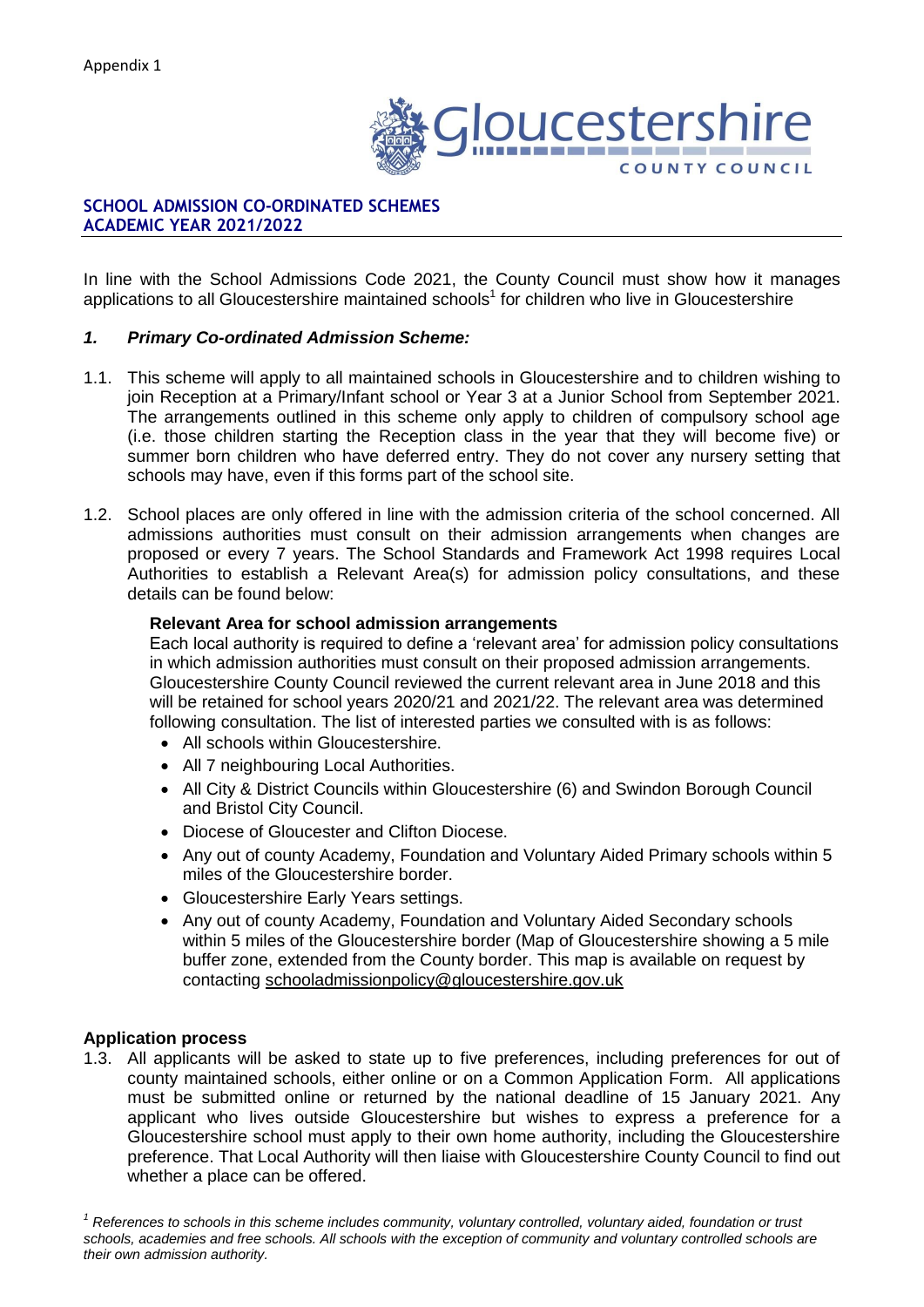- 1.4. Where a child is not currently living in the United Kingdom, an application will be accepted on the provision of a photocopy of his or her passport confirming nationality of a country in the European Economic Area or Switzerland. No offer of a school place will be made which may influence the decision of the United Kingdom Border and Immigration Agency.
- 1.5. Some schools may use supplementary forms, in addition to the online or Common Application Form. This information is needed to make a decision about where a child will be looked at in the oversubscription criteria; for example, asking for a reference from a Priest or other religious matter for a faith school and should be in accordance with the School Admission Code. These extra forms should not simply repeat the information asked for online or on the Common Application Form or ask questions prohibited by the Code and must be relevant to the school concerned. Schools that receive Common Application Forms in error will forward them to the child's home local authority.
- 1.6. Children have a right to a full time place in the September after their fourth birthday; however, parents can ask that their child attends school part-time until they reach compulsory school age (the term after their fifth birthday).
- 1.7. **Delayed Entry -** If applicants so wish, their child's entry can be delayed until the term after their fifth birthday but not beyond the beginning of the final term of the school year. Any Reception places applied for during the normal primary admission round must be taken-up by the child by the beginning of Term 5 (April 2022). Places will be held if parents have applied for a place during the normal primary admission round but parents should inform the allocated Primary School they will be delaying their child's start date.

# 1.8. **Summer Born Children** (Those children born between 1 April 2017 and 31 August 2017)

- i) The parents/carers of a summer born child may request not to send their child to school until the September after their fifth birthday, and may ask that they are placed out of their normal age group – to Reception instead of Year 1. *Please note that if parents of Summer Born Children want to place their children into Reception in September 2022 instead of September 2021, this request/application must be made to the admissions authority of the preferred school(s) by the deadline of 31 March 2021 with supporting evidence if appropriate. This is to ensure that the child is not allocated a place for September 2021.*
- ii) Following the request for a child to be placed out of their normal age group, admission authorities must make decisions on the circumstances of each case. This will include taking note of the applicants' views, information about the child's academic, social and emotional development, and whether they have previously been educated out of their normal age group. They must also take note of the views of the head teachers of the preferred schools. Please refer to the Summer Born factsheet found at [http://www.gloucestershire.gov.uk/education-and-learning/school-admissions/application](http://www.gloucestershire.gov.uk/education-and-learning/school-admissions/application-for-a-primary-or-infant-school-place/)[for-a-primary-or-infant-school-place/](http://www.gloucestershire.gov.uk/education-and-learning/school-admissions/application-for-a-primary-or-infant-school-place/)
- iii) Applicants' statutory right to appeal against the refusal of a place at a school for which they have applied does not apply if they are offered a place at the school but it is not in their preferred age group.
- 1.9. **Children with ECHP -** Pupils with an Education, Health and Care Plan (EHCP) will be given a place at the school named in their Plan. If the EHCP has been applied for but not yet confirmed, an application should still be made in line with the admissions process. Once an EHCP reaches the formal proposed stage, the child will be given a place in the Special Education Need and Disabilities (SEND) Process which is outside the co-ordinated scheme.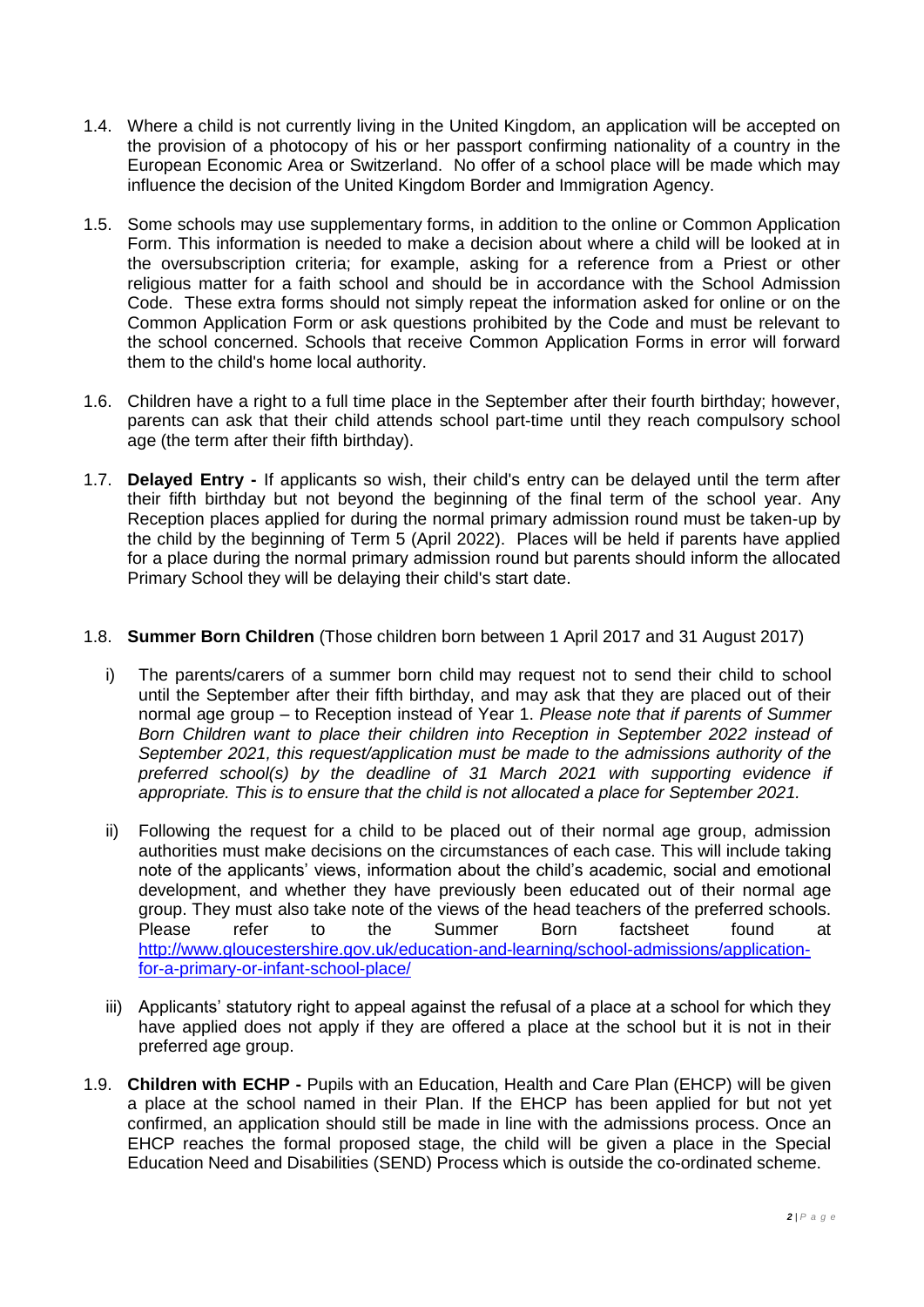- 1.10. **Consideration of Applications and Allocation of Places –** All preferences will be given equal consideration in line with the equal ranking system. More detail about this can be found on page 5 of the Primary Information Booklet available to view at [http://www.gloucestershire.gov.uk/education-and-learning/school-admissions/apply-for-a](http://www.gloucestershire.gov.uk/education-and-learning/school-admissions/apply-for-a-primary-or-infant-school-place/)[primary-or-infant-school-place/](http://www.gloucestershire.gov.uk/education-and-learning/school-admissions/apply-for-a-primary-or-infant-school-place/)
- 1.11. Attending a nursery setting linked to a school does not give any child priority for a place at this school.
- 1.12. Notification of the outcome of the application will be given via the County Council on 16 April 2021.
- 1.13. Late applications or changes of order of preference received after the closing date of 15 January 2021 can be considered as part of the first stage only in exceptional circumstances, (i.e. where legal paperwork needs to be obtained for a parent/guardian to be able to state a preference on behalf of their child, cases of emergency care orders or the hospitalisation of the only parent/guardian). The decision as to whether a late application can be considered as part of the first round will be made by a Senior Manager in Commissioning for Learning.
- 1.14. All schools must admit up to their published admission number if they receive enough applications for places.
- 1.15. **Offer of Alternative school places -** Where it has not been possible to offer a Gloucestershire child a place at a preferred school/s, the County Council will offer the nearest maintained school to the child's home address which has places available. The County Council will work in conjunction with all schools and academies when offering an alternative school place.
	- i) Where there are more children than places remaining at the nearest available school, priority will be given to those children living closest. Any remaining children will then be given the next nearest school with a place available. The distance will be measured in a straight line from the Ordnance Survey Point of the child's home address (including flats) to the Ordnance Survey address point or other named point of the school, using a computerised measuring system, with those living closest receiving the higher priority.
	- ii) Where possible, the County Council will endeavour to provide children with a place at a school within a reasonable travelling distance from their home address (within 2 miles).
- 1.15. **Stage 2 -** Following the first round of allocations, late applications will be considered and slotted in where possible using the admissions criteria, or offered alternative schools if necessary. There is no guarantee that late applications will be dealt with before 16 April 2021.
	- i) It is at this stage that applications from parents who have moved into the area after the closing date of 15 January 2021 and those who did not submit their preference forms on time, will be considered.
	- ii) Any on-time applicant wishing to be placed on a waiting list or change their school preferences will also be considered at this stage as long as they return their reply form by 23 April 2021. The waiting list will be held in accordance with the oversubscription criteria of the school which will incorporate original, new or late preferences. If any offers can be made, we will do so in writing to the applicants after 14 May 2021.
	- iii) After 28 May 2021 individual admission authorities will manage their own appeals. The County Council continues to be responsible for the co-ordination of offers and waiting lists until the end of the Summer Term.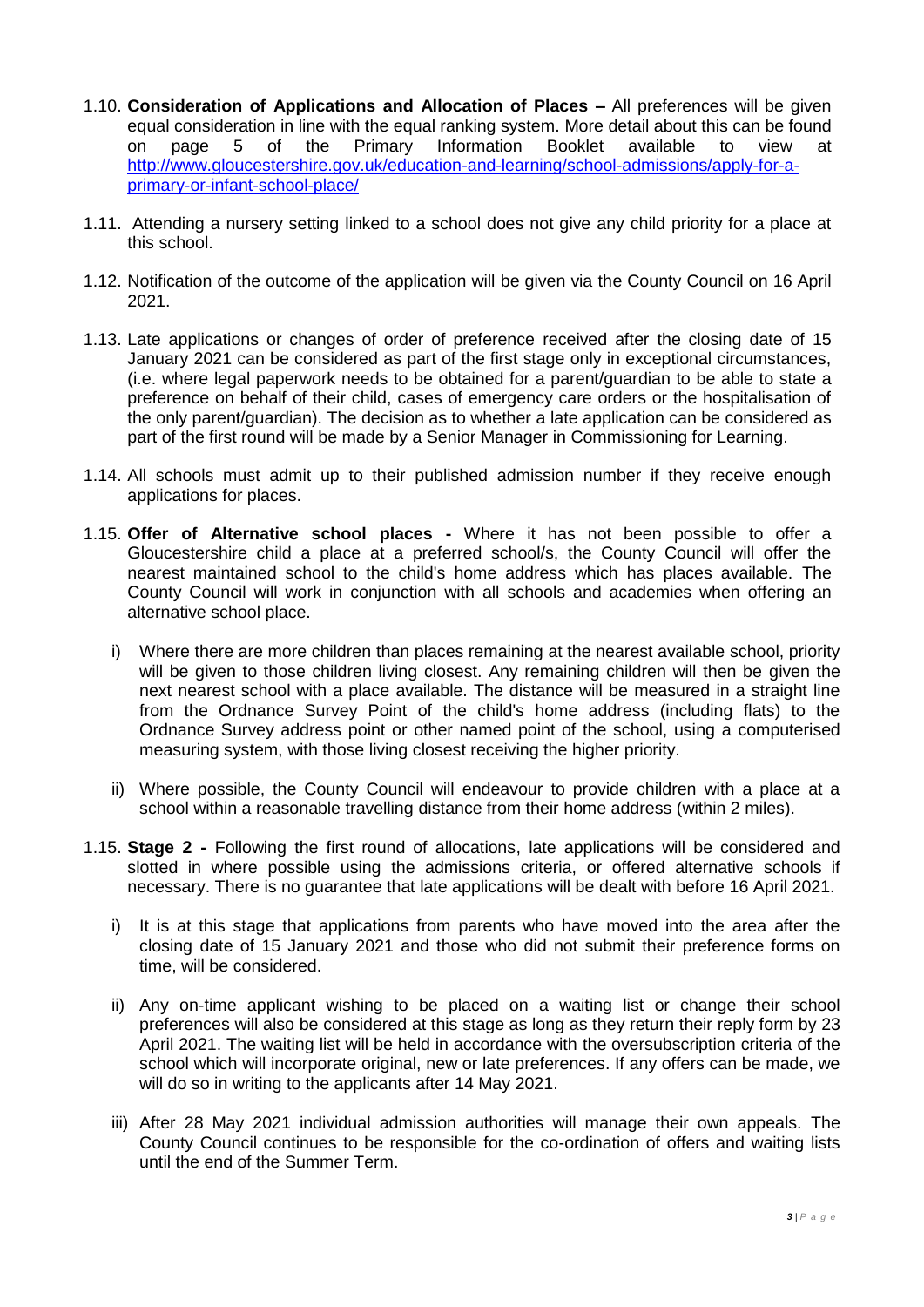- iv) At the end of the summer term any waiting lists will be handed over to schools who are then required to keep these waiting lists until at least the end of December 2021 or a later date in line with their admission arrangements and must be maintained in accordance with their admission criteria.
- 1.16. **Appeals -** All refusal letters will include details of how to appeal and will make clear to whom the appeal should be addressed i.e. the admission authority of the school.
	- i) The results of all appeals must be forwarded to the County Council by parents and schools, as this may affect the availability of places for other applicants.
	- ii) Appeals should be heard within 40 school days of the deadline for lodging appeals.
	- iii) For late applications, appeals should be heard within 40 school days from the deadline for lodging appeals, or within 30 school days of the appeal being lodged.
	- iv) Admission Authorities must publish their appeals timetable on their website by  $28<sup>th</sup>$  February each year for parents to view.
- 1.17. **Transport** Before applying for school places, parents are advised to read the County Council's "Home to School Transport Policy for pupils 4-16 years old" available at [http://www.gloucestershire.gov.uk/transport/school-and-college-transport/apply-for-a-school](http://www.gloucestershire.gov.uk/transport/school-and-college-transport/apply-for-a-school-bus-pass/)[bus-pass/](http://www.gloucestershire.gov.uk/transport/school-and-college-transport/apply-for-a-school-bus-pass/) to determine whether their child would be eligible for transport.
	- i) For primary aged children transport is normally only provided where the child is attending their nearest school and this is over 2 miles walking distance from their home (for a child aged under 8) or over 3 miles walking distance from their home (for a child aged 8 or over). Further considerations are detailed in the full policy.
	- ii) Information provided on the County Council's website [www.gloucestershire.gov.uk/education-and-learning/find-a-school](http://www.gloucestershire.gov.uk/education-and-learning/find-a-school) provides home to school distances are purely for admission purposes (straight line distances) and therefore do not relate to any entitlement for home to school transport. Applications for assistance with home to school transport must be made separately in accordance with the Transport Policy. If parents are in any doubt about the process, they should contact the Transport Team at [edsupport@gloucestershire.gov.uk](mailto:edsupport@gloucestershire.gov.uk)

# 1.18. **Primary Admission Scheme Timetable** –

| Applications received                                                                                                                           | by Friday15 <sup>th</sup><br>January 2021                 |
|-------------------------------------------------------------------------------------------------------------------------------------------------|-----------------------------------------------------------|
| Details of applications sent to Foundation, VA, Trust and Free Gloucestershire schools,                                                         | by Monday 1 <sup>st</sup>                                 |
| academies and other local authorities, as appropriate                                                                                           | February 2021                                             |
| Gloucestershire schools return ranked lists of pupils to Gloucestershire County Council                                                         | by Friday 12 <sup>th</sup>                                |
| indicating the over-subscription criterion that each child has been considered under                                                            | February 2021                                             |
| County Council allocates places (including any Gloucestershire children without an offer),                                                      | by Friday 19 <sup>th</sup>                                |
| and notifies other local authorities, as appropriate                                                                                            | March 2021                                                |
| County Council sends list of pupils to be offered places to each Gloucestershire primary                                                        | on Friday 26 <sup>th</sup>                                |
| school who rank their own pupils for confirmation of final allocations                                                                          | March 2021                                                |
| Gloucestershire schools who rank their own pupils respond to County Council with any<br>queries on final allocations                            | by 12 noon on<br>Monday 29 <sup>th</sup> March<br>2021    |
| County Council sends list of pupils to be offered places to each Gloucestershire primary<br>and junior school (through access to the Live Link) | After 12 noon on<br>Monday 30 <sup>th</sup><br>March 2021 |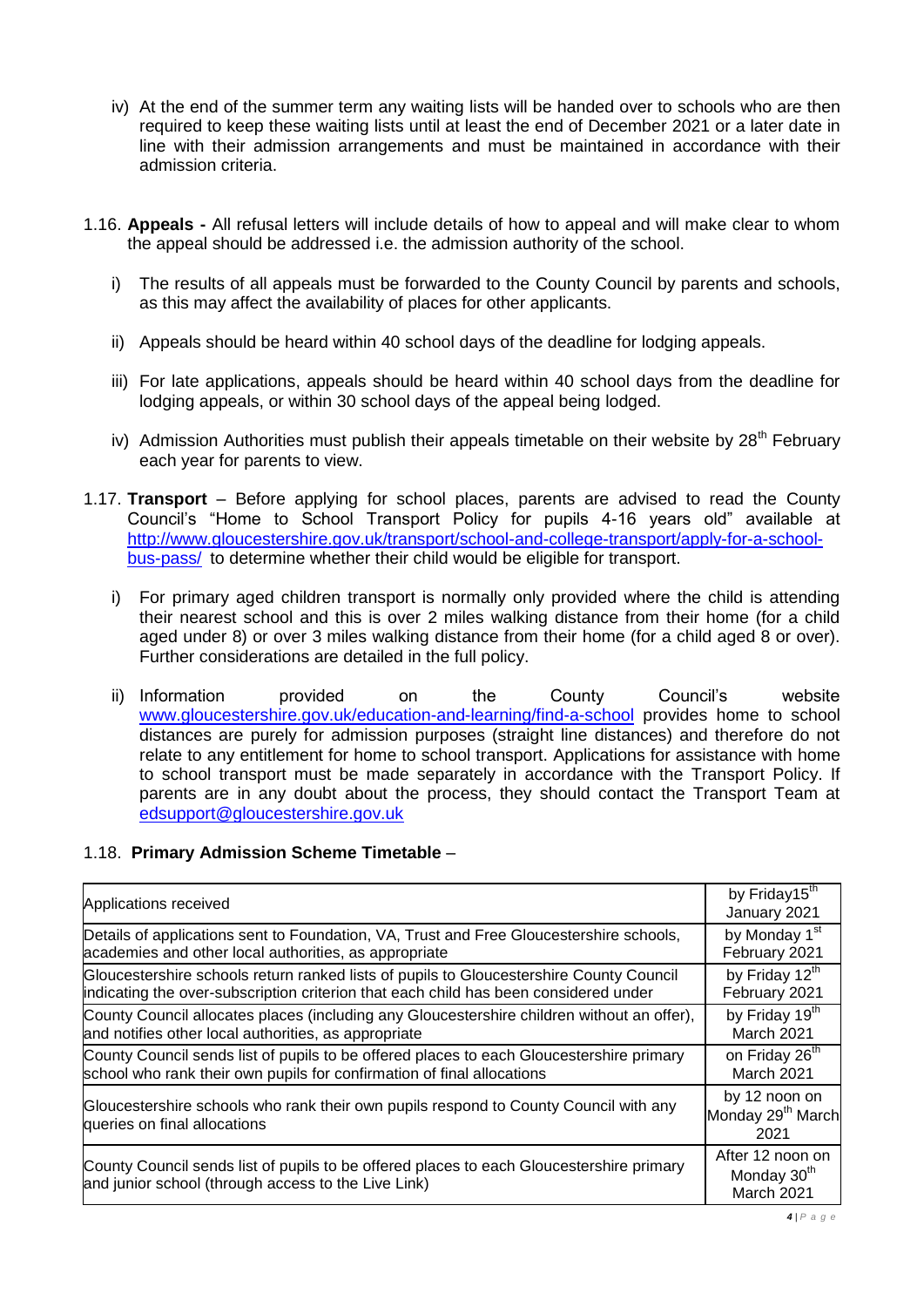| County Council sends notifications to applicants                                                                    | on Friday 16 <sup>th</sup> April<br>2021  |
|---------------------------------------------------------------------------------------------------------------------|-------------------------------------------|
| Closing date for applicants to request a second round of allocations of place offered or to<br>accept place offered | on Friday 23 <sup>rd</sup><br>April 2021  |
| County Council sends notifications to applicants with the outcome of their second round of<br>allocations           | after Friday 14 <sup>th</sup><br>May 2021 |
| Closing date for applicants to accept the place offered during second round allocations                             | on Friday 21 <sup>st</sup> May<br>2021    |
| Appeals                                                                                                             | June $-$ July 2021                        |

# *2. Secondary Co-ordinated Admission Scheme:*

- 2.1. This Scheme will apply to all maintained schools in Gloucestershire and to children wishing to join Year 7 at a maintained secondary-phase school in Gloucestershire from September 2021.
- 2.2. School places are only offered in line with the admission criteria of the school concerned. All admissions authorities must consult on their admission arrangements when changes are proposed or every 7 years. The school Standards and Framework Act 1998 requires Local Authorities to establish a Relevant Area(s) for admission policy consultations, and these details can be found below:

## **Relevant Area for school admission arrangements**

Each local authority is required to define a 'relevant area' for admission policy consultations in which admission authorities must consult on their proposed admission arrangements. Gloucestershire County Council reviewed the current relevant area in June 2018 and this will be retained for school years 2021/22 and 2022/23. The relevant area was determined following consultation. The list of interested parties we consulted with is as follows:

- All schools within Gloucestershire.
- All 7 neighbouring Local Authorities.
- All City & District Councils within Gloucestershire (6) and Swindon Borough Council and Bristol City Council.
- Diocese of Gloucester and Clifton Diocese.
- Any out of county Academy, Foundation and Voluntary Aided Primary schools within 5 miles of the Gloucestershire border.
- Gloucestershire Early Years settings.
- Any out of county Academy, Foundation and Voluntary Aided Secondary schools within 5 miles of the Gloucestershire border (Map of Gloucestershire showing a 5 mile buffer zone, extended from the County border. This map is available on request by contacting [schooladmissionpolicy@gloucestershire.gov.uk](mailto:schooladmissionpolicy@gloucestershire.gov.uk)

## **Application process**

2.3. All applicants will be asked to state up to five preferences, including preferences for out of county maintained schools, either online or on a Common Application Form. All applications must be submitted online or returned by the national deadline of 31 October 2020. Any applicant who lives outside Gloucestershire but wishes to express a preference for a Gloucestershire school must apply to their own home authority, including the Gloucestershire preference. That Local Authority will then liaise with Gloucestershire County Council to find out whether a place can be offered.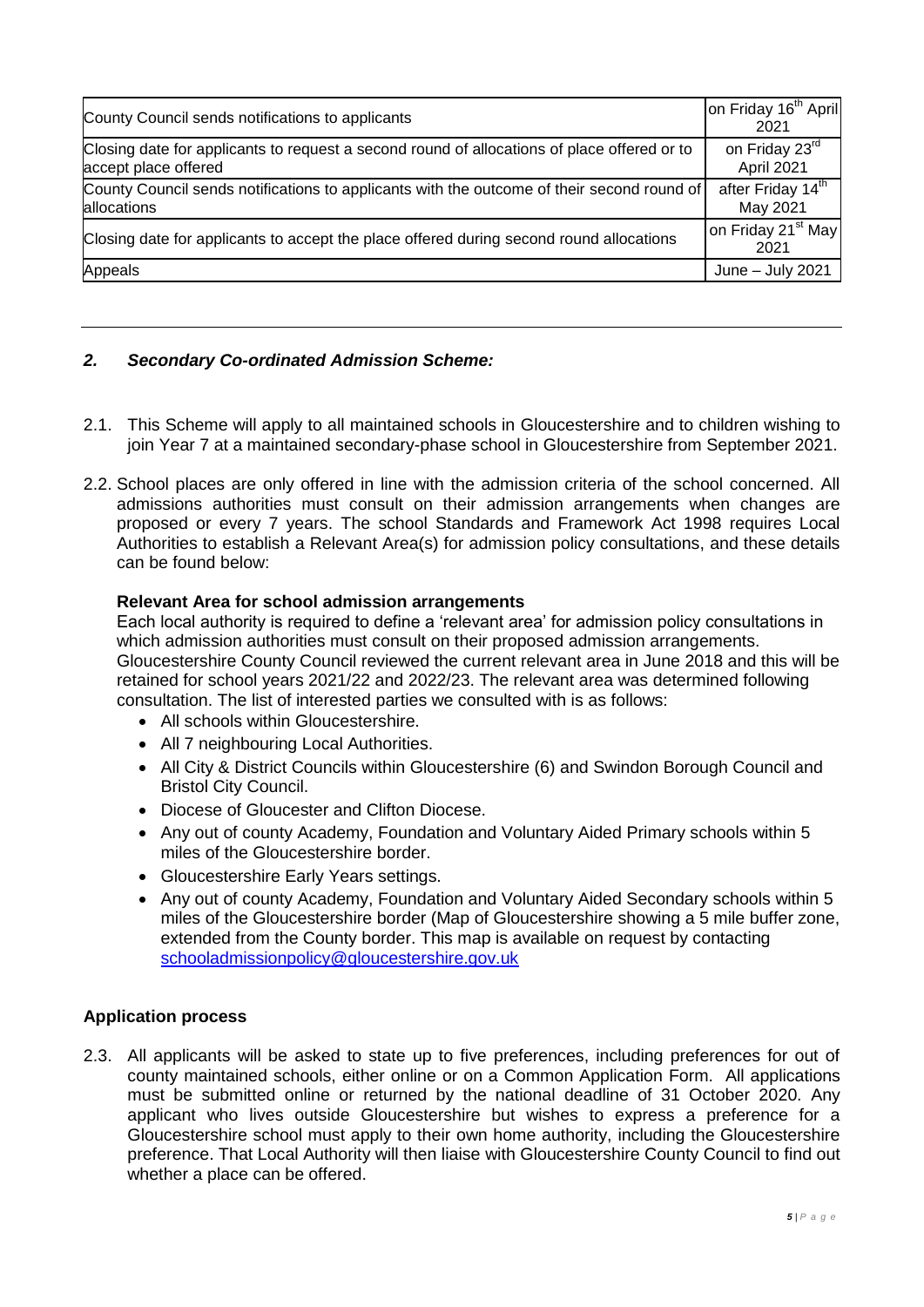- 2.4. Where a child is not currently living in the United Kingdom, an application will be accepted on the provision of a photocopy of his or her passport confirming nationality of a country in the European Economic Area or Switzerland. No offer of a school place will be made which may influence the decision of the United Kingdom Border and Immigration Agency.
- 2.5. Some schools may use supplementary forms, in addition to the online or Common Application Form. This information is needed to make a decision about where a child will be looked at in the oversubscription criteria; for example, asking for a reference from a Priest or other religious matter for a faith school and should be in accordance with the School Sdmission Code. These extra forms should not simply repeat the information asked for online or on the Common Application Form or ask questions prohibited by the Code and must be relevant to the school concerned. Schools that receive Common Application Forms in error will forward them to the child's home local authority
- 2.6. **Grammar Schools -** Parents who wish to enter their children for a Grammar School must also complete a separate Grammar Test Registration Form, details of which will be given by the individual Grammar School. The closing date to register for the Grammar School test is set by the Grammar School and is usually by the end of June. Failure to register for the Grammar School test by the closing date will render invalid any subsequent preference for a Grammar School detailed on the Common Application Form.
- 2.7. **Early secondary transfer -** Children may transfer early to a Secondary School only if it can be demonstrated that they display exceptional maturity. Each request will involve consultation with the current school, the school to which the child wishes to transfer and, where appropriate, the admission authority's professional adviser. The application will be considered only if all parties agree it is appropriate.
- 2.8. **Delayed secondary transfer -** Children may remain for a further year in a primary-phase school only in certain circumstances. Each request will involve consultation with the current school, the school to which the child wishes to transfer and, where appropriate, the admission authority's professional adviser. If one or more parties do not agree that the delay would be appropriate, the request will be refused and the child will transfer at the normal time.
- 2.9. **Children with an EHCP -** Pupils with an Education, Health and Care Plan (EHCP) will be given a place at the school named in their Plan. If the EHCP has been applied for but not yet confirmed, an application should still be made in line with the admissions process. Once an EHCP reaches the formal proposed stage, the child will be given a place in the Special Education Need and Disabilities (SEND) Process which is outside the co-ordinated scheme.
- 2.10. **Consideration of Applications and Allocation of Places –** All preferences will be given equal consideration inline with the equal ranking system. More detail on this can be found on page 5 of the Secondary Information Booklet available to view [http://www.gloucestershire.gov.uk/education-and-learning/school-admissions/apply-for-a](http://www.gloucestershire.gov.uk/education-and-learning/school-admissions/apply-for-a-secondary-school/)[secondary-school/](http://www.gloucestershire.gov.uk/education-and-learning/school-admissions/apply-for-a-secondary-school/) School places are only offered inline with the admission criteria of the school concerned (see 2.2 above).
- 2.11. Notification of the outcome of the application will be given via the County Council on  $1<sup>st</sup>$  March 2021.
- 2.12. Late applications, or changes of order of preference received after the closing date of 31 October 2020 can be considered as part of the first stage only in exceptional circumstances, (i.e. where legal paperwork needs to be obtained for a parent/guardian to be able to state a preference on behalf of their child, cases of emergency care orders or the hospitalisation of the only parent/guardian). The decision as to whether a late application can be considered as part of the first round will be made by a Senior Manager in Commissioning for Learning.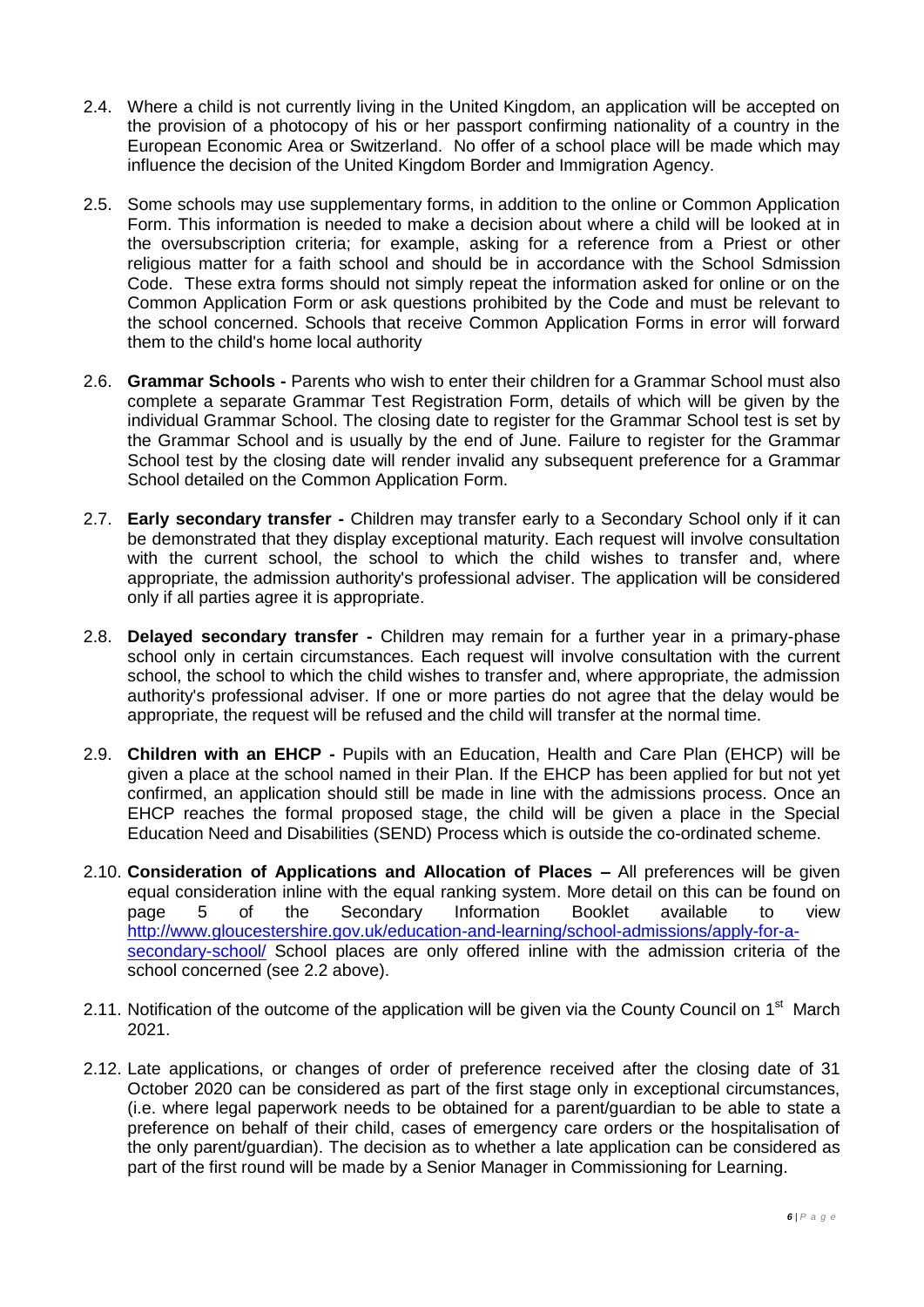- 2.13. All schools must admit up to their published admission number if they receive enough applications for places.
- 2.14. **Offer of Alternative School Places –** Where it has not been possible to offer a Gloucestershire child a place at a preferred school/s, the County Council will offer the nearest maintained school to the child's home address which has places available. The County Council will work in conjunction with all schools and academies when offering an alternative school place.
	- i) Where there are more children than places remaining at the nearest available school, priority will be given to those children living closest. Any remaining children will then be given the next nearest school with a place available. The distance will be measured in a straight line from the Ordnance Survey Point of the child's home address (including flats) to the Ordnance Survey address point or other named point of the school, using a computerised measuring system, with those living closest receiving the higher priority.
	- ii) Where possible, the County Council will endeavour to provide children with a place at a school within a reasonable travelling distance from their home address (within 3 miles)
- 2.14. **Stage 2 -** Following the first round of allocations, late applications will be considered and slotted in where possible using the admissions criteria, or offered alternative schools if necessary. There is no guarantee that late applications will be dealt with before 1<sup>st</sup> March 2021.
	- i) It is at this stage that applications from parents who have moved into the area after the closing date of 31 October 2020 and those who did not submit their Common Application Forms on time, will be considered.
	- ii) Any on-time applicant wishing to be placed on a waiting list or change their school preferences will also be considered at this stage as long as they return their reply form by  $8<sup>th</sup>$ March 2021. The waiting list will be held in accordance with the oversubscription criteria of the school which will incorporate original, new or late preferences. If any offers can be made, GCC will do so in writing to the applicants after  $29<sup>th</sup>$  March 2021.
	- iii) After 29<sup>th</sup> March 2021 individual admission authorities will manage their own appeals. The County Council continues to be responsible for the co-ordination of offers and waiting lists until the end of the Summer Term.
	- iv) At the end of the Summer Term any waiting lists will be handed over to schools who are then required to keep these waiting lists until at least the end of December 2021 or a later date in line with their admission arrangements and must be maintained in accordance with their admission criteria.
- 2.15. **Appeals -** All refusal letters will include details of how to appeal and will make clear to whom the appeal should be addressed i.e. the admission authority of the school.
	- i) The results of all appeals must be forwarded to the Council by parents and schools, as this may affect the availability of places for other applicants.
	- ii) Appeals should be heard within 40 school days of the deadline for appeals to be lodged.
	- iii) For late applications, appeals should be heard within 40 school days from the deadline for lodging appeals, or within 30 school days of the appeal being lodged.
	- iv) Admission Authorities must publish their appeals timetable on their website by 28 February each year for parents to view.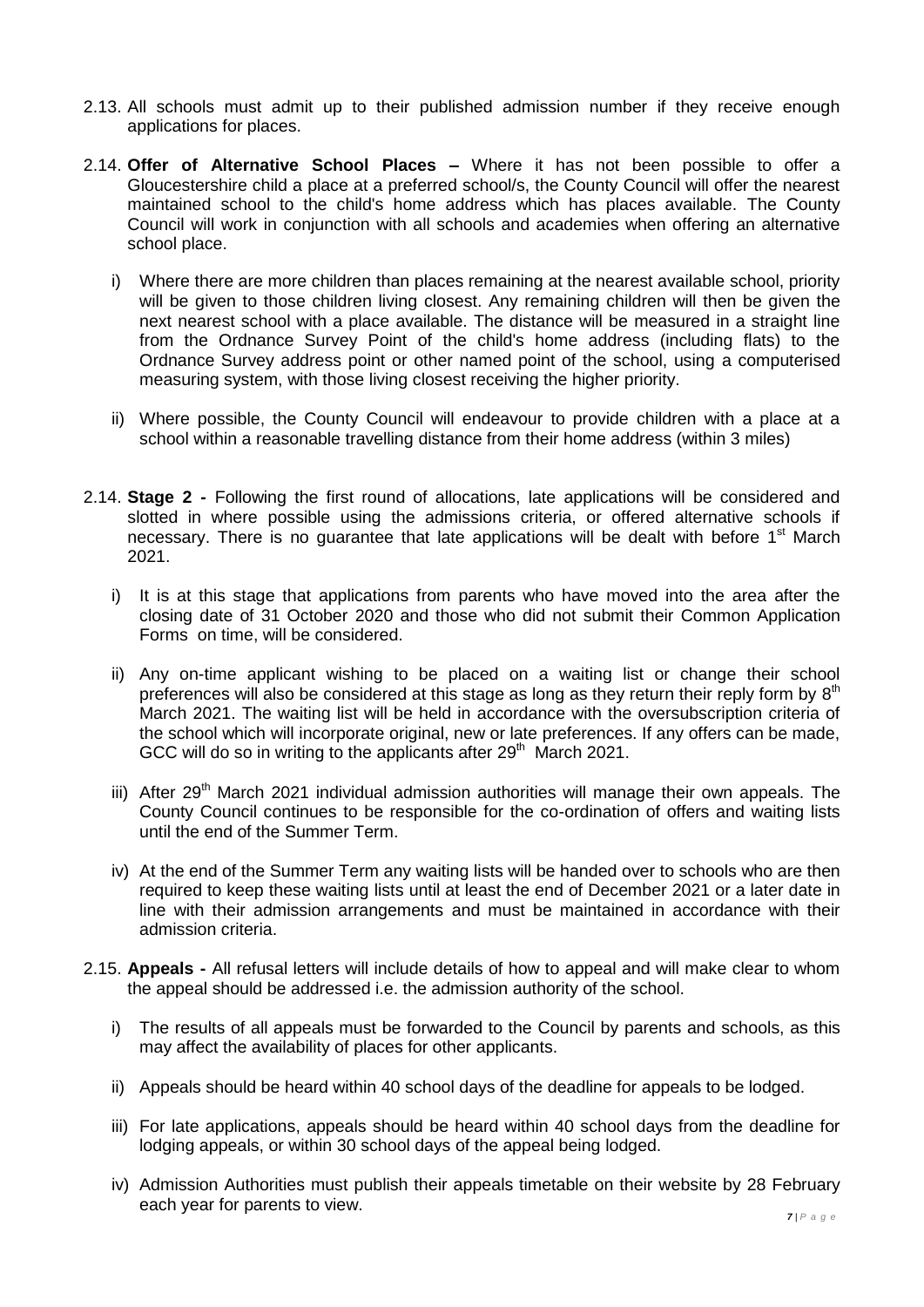- 2.16 **Transport** Before applying for school places, parents are advised to read the County Council's "Home to School Transport Policy for pupils 4-16 years old" available at [http://www.gloucestershire.gov.uk/transport/school-and-college-transport/apply-for-a-school](http://www.gloucestershire.gov.uk/transport/school-and-college-transport/apply-for-a-school-bus-pass/)[bus-pass/](http://www.gloucestershire.gov.uk/transport/school-and-college-transport/apply-for-a-school-bus-pass/) to determine whether their child would be eligible for transport.
	- i) For secondary aged children transport is normally only provided where the child is attending their nearest school, or the school within their designated transport area, and this over 3 miles walking distance from their home. Further considerations are detailed in the full policy.
	- ii) Information provided on the County Council's website [www.gloucestershire.gov.uk/education-and-learning/find-a-school](http://www.gloucestershire.gov.uk/education-and-learning/find-a-school) provides home to school distances are purely for admission purposes (straight line distances) and therefore do not relate to any entitlement for home to school transport. Applications for assistance with home to school transport must be made separately in accordance with the transport policy. If parents are in any doubt about the process, they should contact the Transport Team at [edsupport@gloucestershire.gov.uk](mailto:edsupport@gloucestershire.gov.uk)

# 2.17. **Secondary Admission Scheme Timetable** –

| Applications received                                                                                                                                                            | by Thursday 31 October<br>2020             |
|----------------------------------------------------------------------------------------------------------------------------------------------------------------------------------|--------------------------------------------|
| Details of applications sent to Academies, Foundation and VA Gloucestershire                                                                                                     | by Friday 13 <sup>th</sup> November        |
| schools and other local authorities, as appropriate                                                                                                                              | 2020                                       |
| Gloucestershire schools and Academies return ranked lists of pupils to County<br>Council indicating the over-subscription criterion that each child has been<br>considered under | by Friday 4 <sup>th</sup> December<br>2020 |
| County Council allocates places (including any Gloucestershire children without an                                                                                               | by Friday 15 <sup>th</sup> January         |
| offer), and notifies other local authorities, as appropriate                                                                                                                     | 2021                                       |
| County Council sends list of pupils to be offered places to each Gloucestershire                                                                                                 | on Tuesday 16 <sup>th</sup> February       |
| secondary school who rank their own pupils for confirmation of final allocations                                                                                                 | 2021                                       |
| Gloucestershire schools and Academies who rank their own pupils respond to                                                                                                       | by 12 noon on Wednesday                    |
| County Council with any queries on final allocations                                                                                                                             | 17 <sup>th</sup> February 2021             |
| County Council sends list of pupils to be offered places to each Gloucestershire                                                                                                 | after 12 noon Wednesday                    |
| secondary school and academy (through access to the Live Link)                                                                                                                   | 17 <sup>th</sup> February 2021             |
| County Council sends notifications to parents and maintained primary schools are<br>notified                                                                                     | Monday 1 <sup>st</sup> March 2021          |
| Closing date for parents to request reconsideration of place offered or accept<br>place offered                                                                                  | on Monday 8 <sup>th</sup> March 2021       |
| County Council sends notifications to parents with the outcome of their second                                                                                                   | after Monday 29 <sup>th</sup> March        |
| round of allocations                                                                                                                                                             | 2021                                       |
| Closing date for parents to accept the place offered during the second round of                                                                                                  | on Wednesday 7 <sup>th</sup> April         |
| allocations                                                                                                                                                                      | 2021                                       |
| Appeals                                                                                                                                                                          | May - July                                 |

# *In-Year Co-ordinated Admission Scheme:*

Gloucestershire County Council is committed to helping children access a school place within their local community. The County Council work closely with all schools to meet the needs of children.

3.1. This scheme will apply to all admission authorities in the area in relation to children requiring a Primary or Secondary School place at any time during the academic year outside the normal admissions round from September 2021.